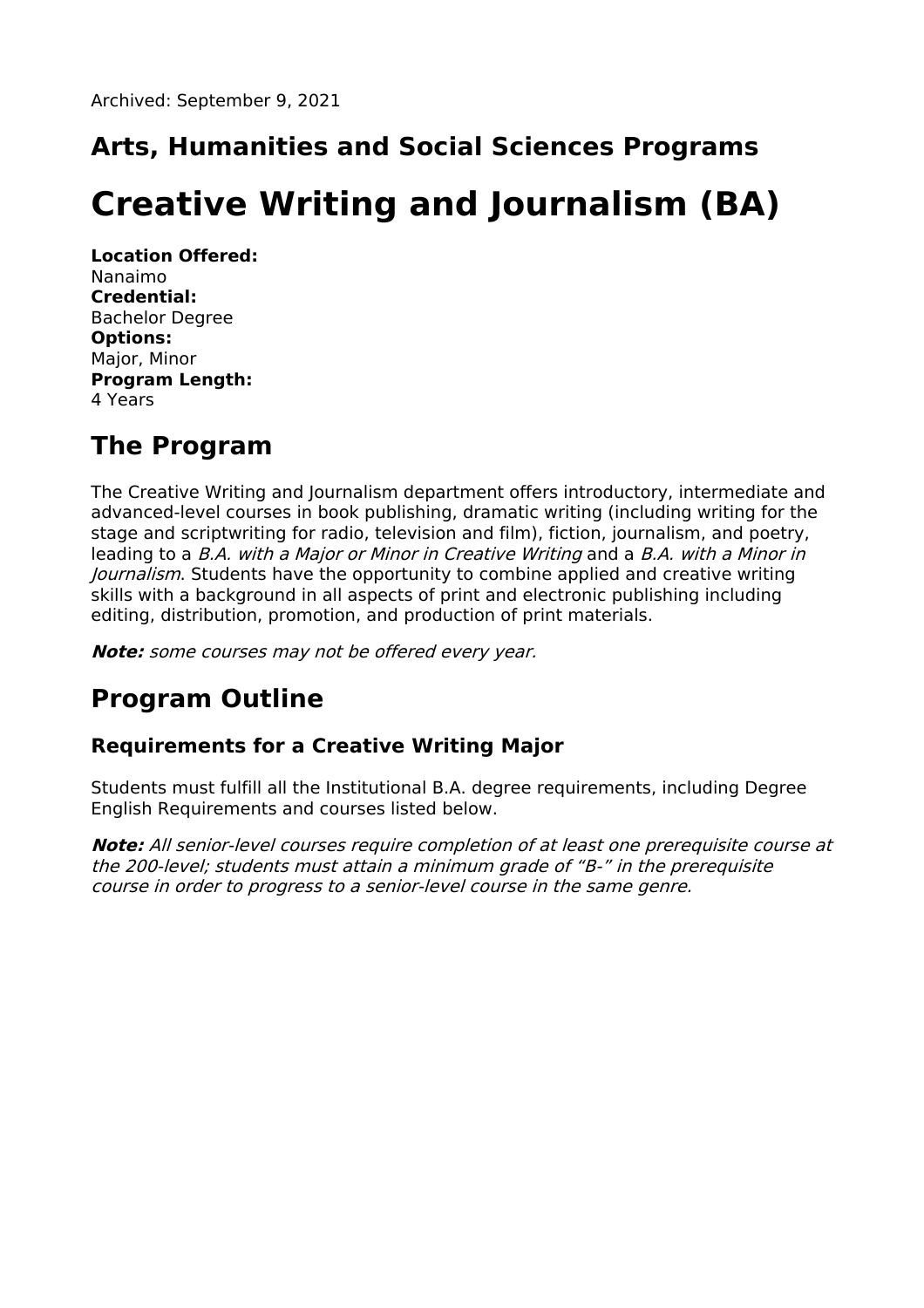| Years 1 and 2                                                                                                   | <b>Credits</b> |
|-----------------------------------------------------------------------------------------------------------------|----------------|
| Minimum twelve credits (four courses) of 100 and 200-level CREW courses.                                        | 12             |
| Select a minimum of <i>nine</i> credits (three courses). Choose at least <i>one</i> course from <i>three</i> of |                |
| the following five genres:                                                                                      |                |
| 1. Non-fiction                                                                                                  |                |
| CREW 100 - (Intro to Writing Journalism)                                                                        |                |
| CREW 200 - (Intermediate Journalism)                                                                            |                |
| CREW 201 - (Online Journalism)                                                                                  |                |
| CREW 202 - (Introduction to Writing Creative Non-Fiction)                                                       |                |
| CREW 203 - (Memoir Writing Workshop)                                                                            |                |
| 2. Poetry                                                                                                       |                |
| CREW 110 - (Intro to Writing Poetry)                                                                            |                |
| CREW 211 - (Intermediate Poetry Workshop)                                                                       |                |
| CREW 212 - (Poetic Traditions)                                                                                  | 19             |
| 3. Fiction                                                                                                      |                |
| CREW 120 - (Intro to Writing Fiction)                                                                           |                |
| CREW 220 - (Writing Short Fiction)                                                                              |                |
| CREW 221 - (Genre Fiction Workshop)                                                                             |                |
| 4. Publishing                                                                                                   |                |
| CREW 230 - (Introduction to Publishing)                                                                         |                |
| 5. Drama                                                                                                        |                |
| CREW 140 - (Intro to Writing Drama)                                                                             |                |
| CREW 240 - (Writing Short-Form Scripts for the Stage, Screen or Television)                                     |                |
| CREW 241 - (Writing Longer-Form Scripts for the Stage, Screen or Television)                                    |                |
| <b>Total Credits</b>                                                                                            | 21             |

**Note**: All 200-level courses have <sup>a</sup> 100-level prerequisite. Also, note that students must complete 200-level courses in at least three genres in order to have sufficient prerequisites for entry into courses in three genres at the senior level.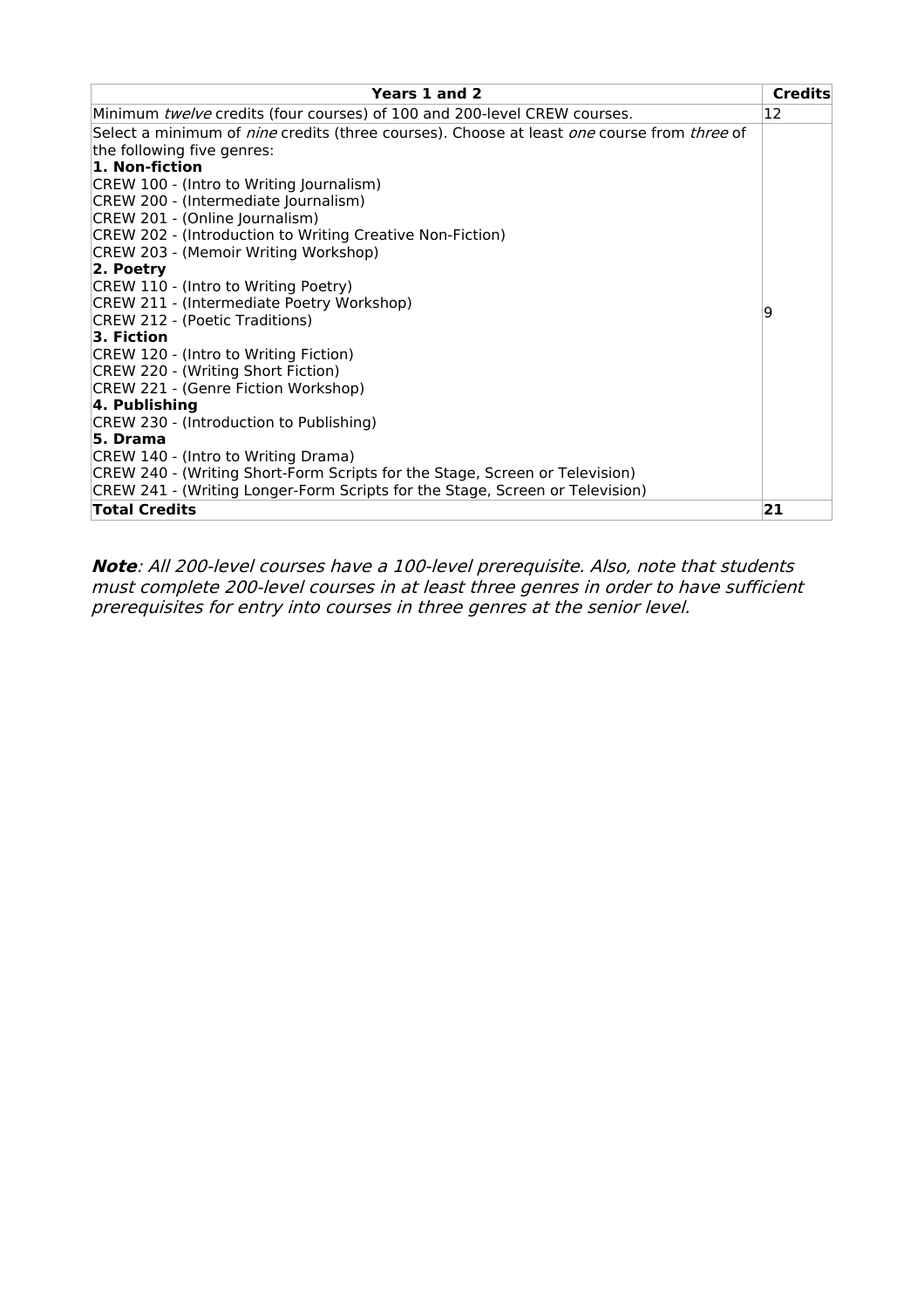| Years 3 and 4                                                                                                   | <b>Credits</b> |
|-----------------------------------------------------------------------------------------------------------------|----------------|
| Minimum twenty-one credits (seven courses) of 300 and 400-level CREW courses.                                   | 21             |
| Select a minimum of <i>nine</i> credits (three courses). Choose at least <i>one</i> course from <i>three</i> of |                |
| the following five genres*:                                                                                     |                |
| 1. Non-fiction                                                                                                  |                |
| CREW 300 - (Creative Non-Fiction Workshop)                                                                      |                |
| CREW 301 - (Advanced Feature Writing)                                                                           |                |
| CREW 400 - (Researching for Creative Non-Fiction)                                                               |                |
| CREW 401 - (Long-Form Non-Fiction)                                                                              |                |
| CREW 402 - (Online Magazine Production)                                                                         |                |
| CREW 452** - (Special Projects in Writing and Publishing)                                                       |                |
| <b>ENGL 315 - (Advanced Workshop in Composition)</b>                                                            |                |
| 2. Poetry                                                                                                       |                |
| CREW 310 - (Advanced Poetry Workshop I)                                                                         |                |
| CREW 311 - (Long Form Poetry Workshop)                                                                          |                |
| CREW 312 - (Writing Poetry in a Variety of Forms)                                                               |                |
| CREW 410 - (Advanced Poetry Workshop II)                                                                        |                |
| 3. Fiction                                                                                                      |                |
| CREW 320 - (Advanced Short Fiction Workshop)                                                                    |                |
| CREW 321 - (Novel, Novella, and Story Sequence Workshop)                                                        | 9              |
| CREW 322 - (Writing for Young Adults Workshop)                                                                  |                |
| CREW 420 - (Experimental and Speculative Fiction Workshop)                                                      |                |
| CREW 422 - (Advanced Novel Workshop)                                                                            |                |
| CREW 425 - (Mystery Writing Workshop)                                                                           |                |
| 4. Publishing                                                                                                   |                |
| CREW 330 - (Professional Editing)                                                                               |                |
| CREW 331 - (Book Publishing)                                                                                    |                |
| CREW 402 - (Online Magazine Production)                                                                         |                |
| CREW 430 - (Publishing Workshop I)                                                                              |                |
| CREW 431 - (Publishing Workshop II)<br>CREW 452** - (Special Projects in Writing and Publishing)                |                |
| 5. Drama                                                                                                        |                |
|                                                                                                                 |                |
| CREW 340 - (Advanced Screenwriting Workshop)<br>CREW 341 - (Advanced Stage Play Writing Workshop)               |                |
| CREW 440 - (Writing for Television Workshop)                                                                    |                |
| CREW 441 - (Digital Storytelling)                                                                               |                |
| CREW 442 - (Script Development Workshop)                                                                        |                |
| <b>Total Credits</b>                                                                                            | 30             |
|                                                                                                                 |                |

**\*** Directed Studies courses CREW 450 - (Directed Studies in Writing and Publishing I) and CREW 451 - (Directed Studies in Writing and Publishing II) may, depending on the nature of the project, be used to satisfy genre requirements for any of the five genres.

**\*\*** CREW 452 - (Special Projects in Writing and Publishing) can be used to meet either Non-fiction or Publishing categories depending on the nature of the student's project.

**Note:** Upper-level Creative Writing (CREW) courses can be taken no more than twice for credit.

## **Requirements for a Creative Writing Minor**

Students must fulfill all the Institutional B.A. degree requirements, including Degree English Requirements and courses listed below.

**Note:** All senior-level courses require completion of at least one prerequisite course at the 200-level; students must attain <sup>a</sup> minimum grade of "B-" in the prerequisite course in order to progress to <sup>a</sup> senior-level course in the same genre.

**Note:** Required courses applied to the Journalism Minor may not also be applied to another Major or Minor.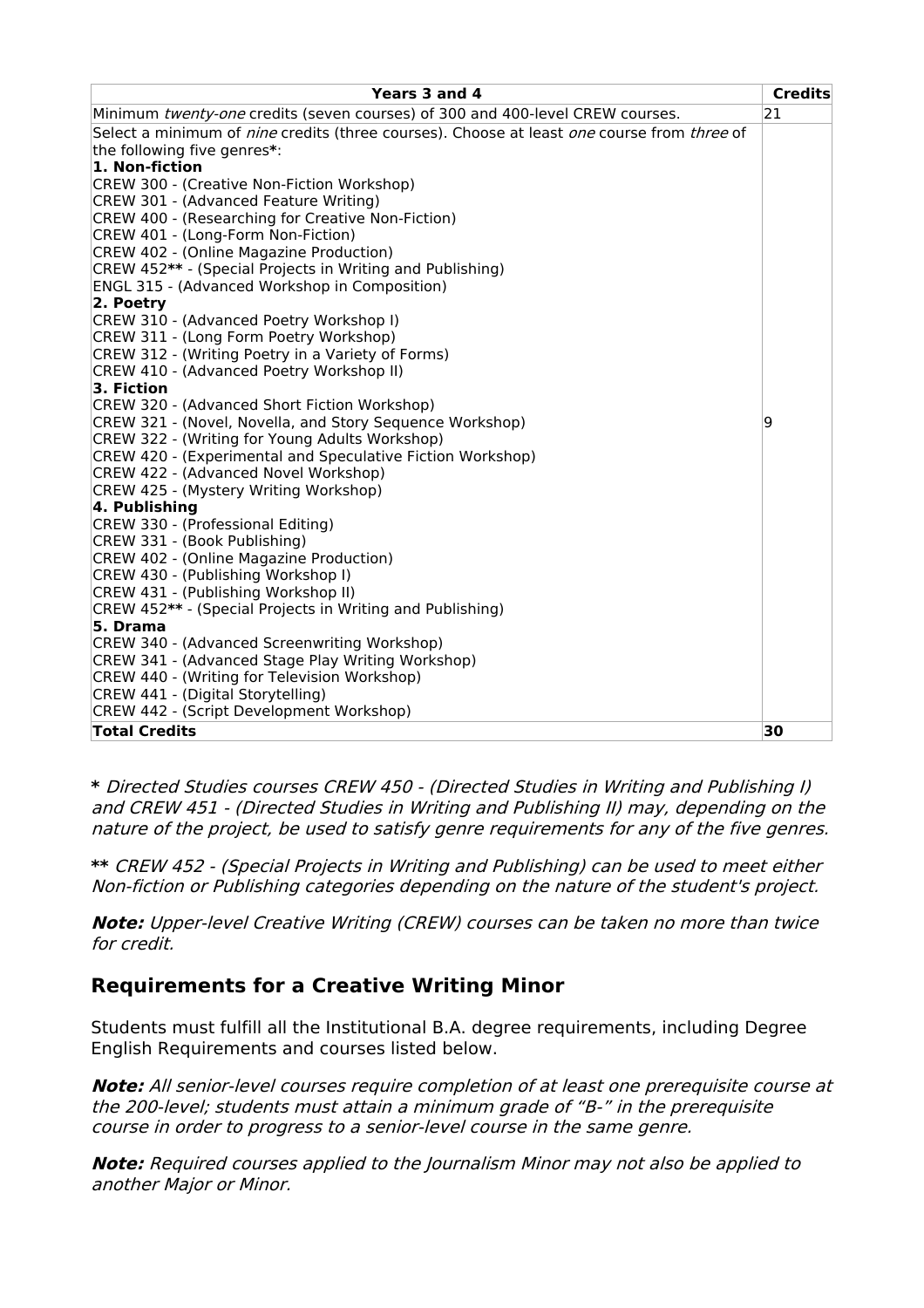| Years 1 and 2                                                                 | <b>Credits</b> |
|-------------------------------------------------------------------------------|----------------|
| Select a minimum of <i>six</i> credits (two courses) from the following list: |                |
| CREW 100 - (Intro to Writing Journalism)                                      |                |
| CREW 110 - (Intro to Writing Poetry)                                          | 6              |
| CREW 120 - (Intro to Writing Fiction)                                         |                |
| CREW 140 - (Intro to Writing Drama)                                           |                |
| Select a minimum of <i>six</i> credits (two courses) from the following list: |                |
| CREW 200 - (Intermediate Journalism)                                          |                |
| CREW 201 - (Online Journalism)                                                |                |
| CREW 202 - (Introduction to Writing Creative Non-Fiction)                     |                |
| CREW 210 - (Writing Poetry in a Variety of Forms)                             |                |
| CREW 211 - (Intermediate Poetry Workshop)                                     | 6              |
| CREW 212 - (Poetic Traditions)                                                |                |
| CREW 220 - (Writing Short Fiction)                                            |                |
| CREW 221 - (Genre Fiction Workshop)                                           |                |
| CREW 230 - (Introduction to Publishing)                                       |                |
| CREW 240 - (Writing Short-Form Scripts for the Stage, Screen or Television)   |                |
| CREW 241 - (Writing Longer-Form Scripts for the Stage, Screen or Television)  |                |
| <b>Total Credits</b>                                                          | 12             |

| Years 3 and 4                                                                                  | Credits |
|------------------------------------------------------------------------------------------------|---------|
| Select a minimum of <i>eighteen</i> credits (six courses) of CREW courses 300-level and above. | 18      |
| Total Credits                                                                                  | 18      |

**Note:** Students taking CREW 300 - (Creative Non-Fiction Workshop) and/or CREW 301 - (Advanced Feature Writing) may use ENGL 315 - (Advanced Workshop in Composition) as part of their upper-level credits.

**Note:** Upper-level Creative Writing (CREW) courses can be taken no more than twice for credit.

#### **Recommended Electives**

Courses in English, Graphic Design, Media Studies, Music, Theatre, or Visual Arts are recommended. Students wishing to pursue careers in journalism should consider taking upper-level courses in Digital Media Studies, History, Political Studies, Economics, Media Studies, Philosophy, Sociology, or Women's Studies.

## **Requirements for a Journalism Minor**

Students must fulfill all the Institutional B.A. degree requirements, including Degree English Requirements and courses listed below.

**Note:** All senior-level courses require completion of at least one prerequisite course at the 200-level; students must attain <sup>a</sup> minimum grade of "B-" in the prerequisite course in order to progress to <sup>a</sup> senior-level course in the same genre.

| Years 1 and 2                            | Credits |
|------------------------------------------|---------|
| CREW 100 - (Intro to Writing Journalism) |         |
| CREW 200 - (Intermediate Journalism)     |         |
| CREW 201 - (Online Journalism)           |         |
| CREW 230 - (Introduction to Publishing)  |         |
| <b>Total Credits</b>                     | 12      |